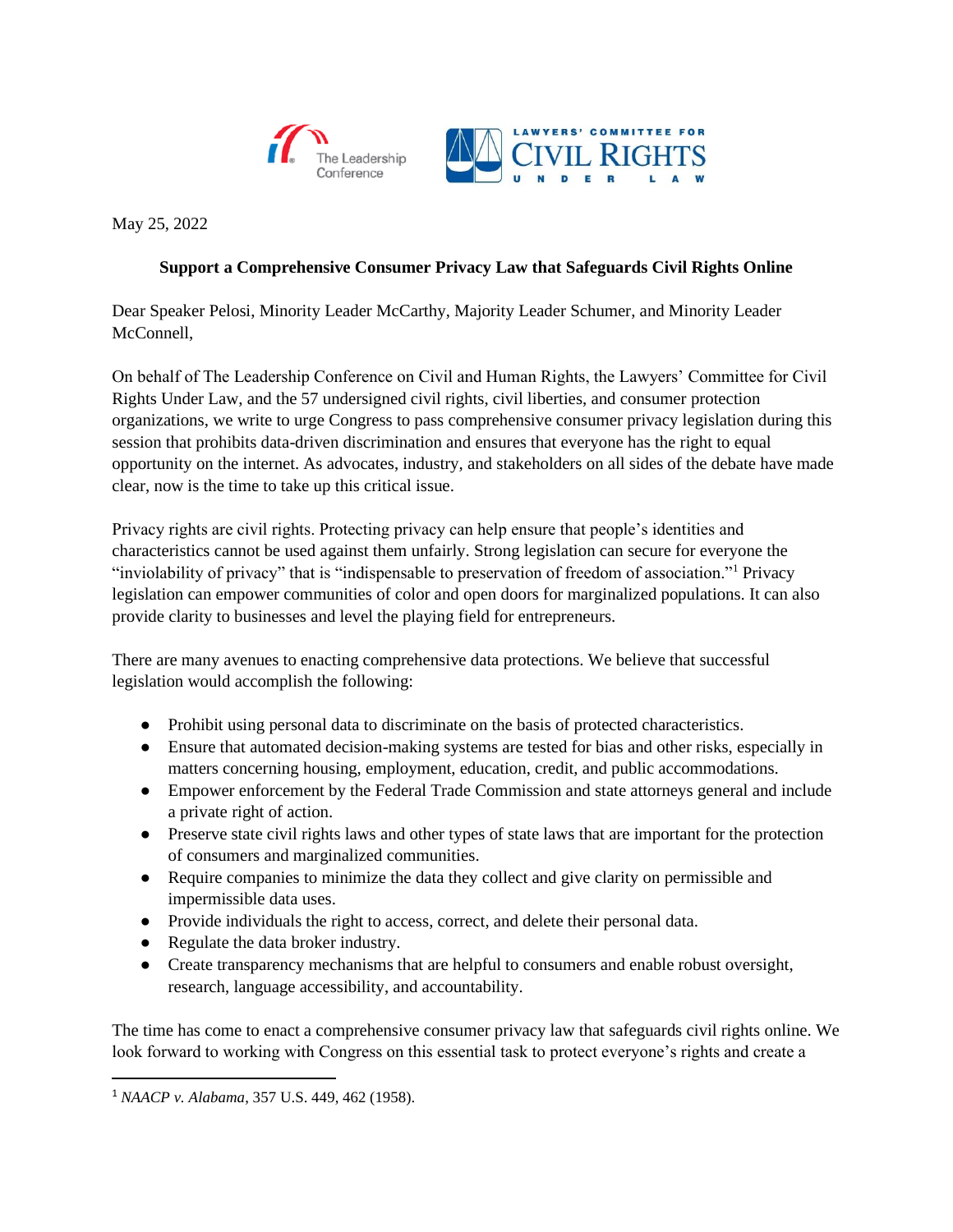more just and equitable society. Should you have any questions, please contact David Brody, managing attorney of the Digital Justice Initiative at the Lawyers' Committee for Civil Rights Under Law, at [dbrody@lawyerscommittee.org,](mailto:dbrody@lawyerscommittee.org) or Anita Banerji, senior program director of media & tech at The Leadership Conference on Civil and Human Rights, at [banerji@civilrights.org.](mailto:banerji@civilrights.org)

Sincerely,

The Leadership Conference on Civil and Human Rights The Lawyers' Committee for Civil Rights Under Law Access Now African American Ministers In Action Alphabet Workers Union - CWA Local 1400 American Atheists Arab American Institute Asian American Legal Defense and Education Fund (AALDEF) Asian Americans Advancing Justice - AAJC Autistic Self Advocacy Network Brennan Center for Justice Center for American Progress Center for Democracy & Technology Center for Digital Democracy Center on Privacy & Technology at Georgetown Law Color Of Change Common Cause Common Sense Media Communications Workers of America Consumer Action Consumer Federation of America Demand Progress Democracy Fund Voice Electronic Privacy Information Center (EPIC) Equal Rights Advocates Equality California Fairplay Fight for the Future Free Press Action Human Rights Watch Impact Fund Japanese American Citizens League Media Alliance Muslim Advocates NAACP Legal Defense and Educational Fund, Inc. (LDF) National Association of Consumer Advocates National Association of Social Workers National CAPACD- National Coalition for Asian Pacific American Community Development National Consumer Law Center